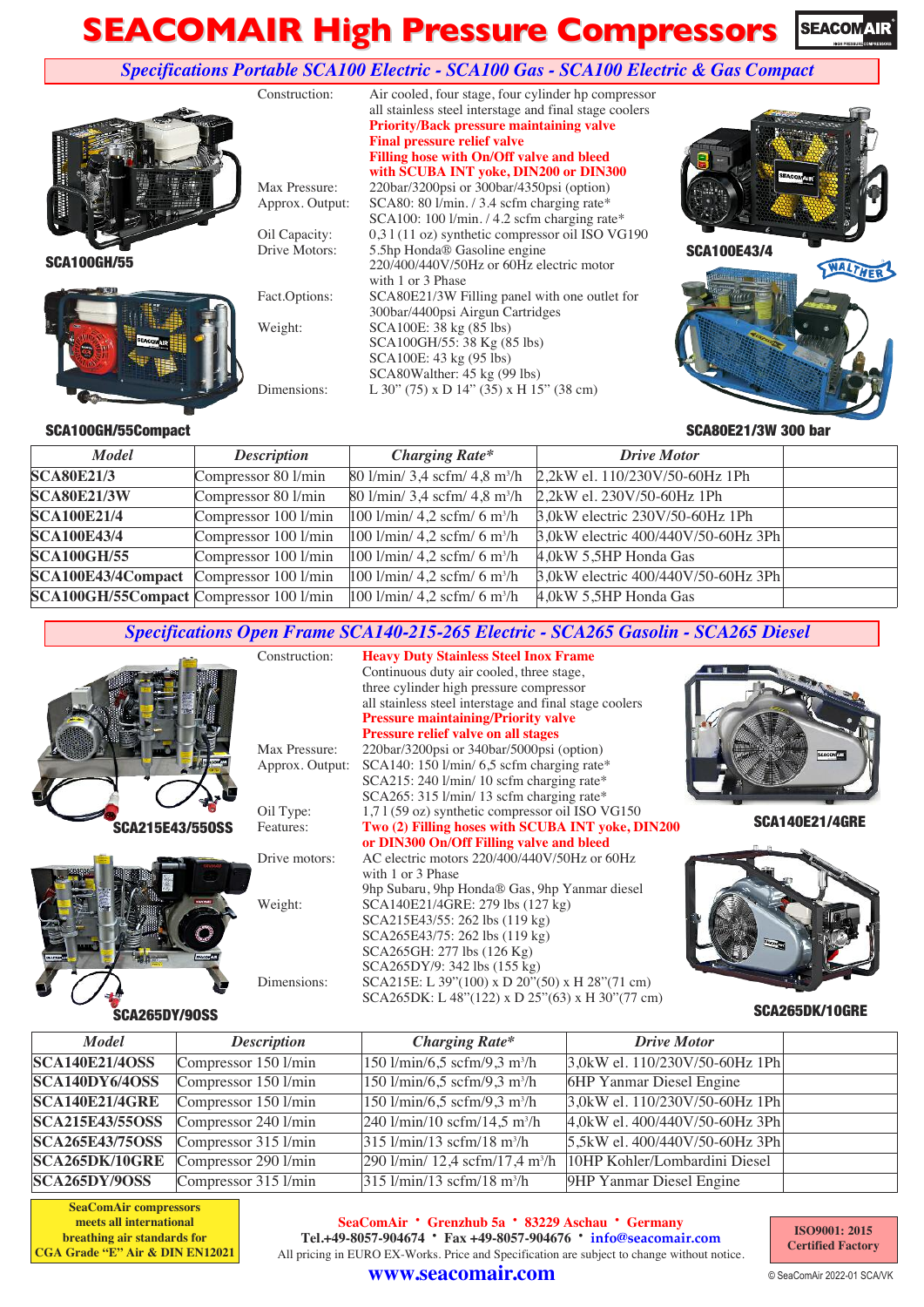|                        | Construction:                    | Specifications Compact Stainless Steel & Open Cabinet Frame SCA215-265 Electric - SCA265 Gas<br><b>New Weight optimized Stailess Steel Frame</b><br>with Lightweight Cover & Open Cabinet Steel Frame<br><b>Option: Titanium Lightweight Frame</b><br>Continuous duty air cooled, three stage, three |                        |
|------------------------|----------------------------------|------------------------------------------------------------------------------------------------------------------------------------------------------------------------------------------------------------------------------------------------------------------------------------------------------|------------------------|
|                        |                                  | cylinder high pressure compressor<br>all stainless steel interstage and final stage coolers<br><b>Pressure maintaining/Priority valve</b><br><b>Pressure relief valve on all stages</b>                                                                                                              |                        |
|                        | Max Pressure:<br>Approx. Output: | 220bar/3200psi or 340bar/5000psi (option)<br>SCA215: 240 l/min/ 10 scfm charging rate*<br>SCA265: 315 l/min/ 13 scfm charging rate*                                                                                                                                                                  |                        |
|                        | Lubrication:<br>Oil Type:        | Splash lubrication with oil thrower pin<br>1,7 l (59 oz) synthetic compressor oil ISO VG150                                                                                                                                                                                                          |                        |
|                        | Features:<br>Drive motors:       | Two (2) Filling hoses with SCUBA INT yoke, DIN200<br>or DIN300 On/Off Filling valve and bleed<br>AC electric motors 220/400/440V/50Hz or 60Hz                                                                                                                                                        |                        |
| <b>SCA265E43/55CSS</b> |                                  | with 1 or 3 Phase<br>9hp Honda® Gas, 9hp Yanmar or Kohler diesel                                                                                                                                                                                                                                     | <b>SCA265E43/75GRE</b> |
|                        | Weight:                          | SCA215E43/55: 264 lbs (120 kg)<br>SCA265E43/75: 275 lbs (125 kg)                                                                                                                                                                                                                                     |                        |
|                        | Dimensions:<br>LxDxH             | $40.5$ " (103) x 19" (49) x 26" (67 cm)<br>44" $(112)$ x 30" $(63)$ x 28" $(71cm)$                                                                                                                                                                                                                   |                        |

| <b>Model</b>  | <b>Description</b>                           | <b>Charging Rate*</b>                                                         | <b>Drive Motor</b>                    |  |
|---------------|----------------------------------------------|-------------------------------------------------------------------------------|---------------------------------------|--|
|               | SCA215E43/55CSS Compressor 240 1/min         | $ 240 \frac{\text{l}}{\text{min}}/10 \text{ scfm}/14.5 \text{ m}^3/\text{h} $ | $ 4.0$ kW el. $400/440$ V/50-60Hz 3Ph |  |
|               | $SCA265E43/75CSS$ Compressor 315 1/min       | $315$ l/min/13 scfm/18 m <sup>3</sup> /h                                      | $5,5kW$ el. 400/440V/50-60Hz 3Ph      |  |
|               | $SCA265E43/75GRE$ Compressor 315 1/min       | $315$ l/min/13 scfm/18 m <sup>3</sup> /h                                      | $5,5kW$ el. 400/440V/50-60Hz 3Ph      |  |
| SCA265GH/9CSS | Compressor $315 \frac{\text{l}}{\text{min}}$ | $ 315 \frac{\text{l}}{\text{min}}/13 \text{ scfm}/18 \text{ m}^3/\text{h} $   | 6.6kW 9HP Honda Gas                   |  |

# *Specifications SCA265-300 Compact Cabinet - SCA300 Silent*

Construction: Continuous duty air cooled, three stage, three

SCA265E43/CFSF3



#### SCA300E43/CFSAP

|                 | cylinder high pressure compressor                                                                       |
|-----------------|---------------------------------------------------------------------------------------------------------|
|                 | Mounted on a free standing, shock mounted frame                                                         |
|                 | or powder coated steel cabinet                                                                          |
|                 | <b>Compressor CFSAP: Additional Purification</b>                                                        |
|                 | <b>Silent: Sound absorbing housing</b>                                                                  |
| Max Pressure:   | 220bar/3200psi or 340bar/5000psi (Option)                                                               |
| Approx. Output: | SCA300: 330 l/m / 14 scfm charging rate*                                                                |
| Oil Capacity:   | 1,7 Liters (59 oz.) SCA synthetic oil ISO VG150                                                         |
| Drive motors    | AC electric motors 220/400/440V/50Hz or 60Hz                                                            |
|                 | with 1 or 3 Phase                                                                                       |
| Noise level:    | SCA265 CFSF3: 82 dB (ISO3746)                                                                           |
|                 | SCA300 Silent: 69,8 dB (ISO3746)                                                                        |
| Features:       | Automatic condensate drain                                                                              |
|                 | <b>Hour meter</b>                                                                                       |
|                 | Interstage pressure gauges and final gauge                                                              |
|                 | Final pressure switch with automatic shut-off                                                           |
|                 | Low oil shut down switch                                                                                |
|                 | <b>Cabinet High Temperature shut down switch</b>                                                        |
|                 | <b>Phase Controll prohibit wrong rotation</b>                                                           |
|                 | Two (2) Filling hoses with SCUBA INT yoke, DIN200                                                       |
|                 | or DIN300 On/Off Filling valve and bleed                                                                |
|                 | <b>SCA265E43/CFSAP Equipped with Three</b>                                                              |
|                 | large capacity Oil/Moister Separators                                                                   |
|                 | for hot and humid climates                                                                              |
| Weight:         | SCA265 CFSF3: 341 lbs (155 Kg)                                                                          |
|                 | SCA265 Silent: 490 lbs (222 Kg)                                                                         |
| Dimensional     | $P(A)$ $\leq$ $CFCF2.1$ $25\frac{100}{100}$ $\leq$ $D.24\frac{10}{100}$ $\leq$ $11.225\frac{1005}{100}$ |

Dimensions: SCA265 CFSF3: L 35"(90) x D 24"(60) x H 33,5"(85cm) SCA265/300 Silent: L 35"(90)xD 34"(87)xH 52"(132 cm )



SCA265E43/CFSAP



SCA300E43/Silent

| <b>Model</b>           | <b>Description</b>   | <b>Charging Rate*</b>                                                       | <b>Drive Motor</b>                |  |
|------------------------|----------------------|-----------------------------------------------------------------------------|-----------------------------------|--|
| <b>SCA265E43/CFSF3</b> | Compressor 315 l/min | $315$ l/min/13 scfm/18 m <sup>3</sup> /h                                    | 5,5kW el. 400/440V/50-60Hz 3Ph    |  |
| <b>SCA265E43/CFSAP</b> | Compressor 315 l/min | $315$ l/min/13 scfm/18 m <sup>3</sup> /h                                    | 5,5 kW el. 400/440 V/50-60 Hz 3Ph |  |
| <b>SCA300E43/CFSAP</b> | Compressor 330 l/min | $ 330 \frac{\text{1}}{\text{min}}/14 \text{ scfm}/20 \text{ m}^3/\text{h} $ | 7,5kW el. 400/440V/50-60Hz 3Ph    |  |
| SCA265E43/Silent       | Compressor 315 l/min | $315$ l/min/13 scfm/18 m <sup>3</sup> /h                                    | 5,5kW el. 400/440V/50-60Hz 3Ph    |  |
| SCA300E43/Silent       | Compressor 330 l/min | $330 \frac{\text{1}}{\text{min}}$ /14 scfm/20 m <sup>3</sup> /h             | 7,5kW el. 400/440V/50-60Hz 3Ph    |  |

\*Based on charging an 11 Liter / 80 Cu. Ft. Cylinder from 35 bar / 500 psi to 200 bar / 3000 psi. SeaComAir 80 & 100 Portable Compressors are non-continuous duty compressors.

**SeaComAir compressors meets all international breathing air standards for CGA Grade "E" Air & DIN EN12021**

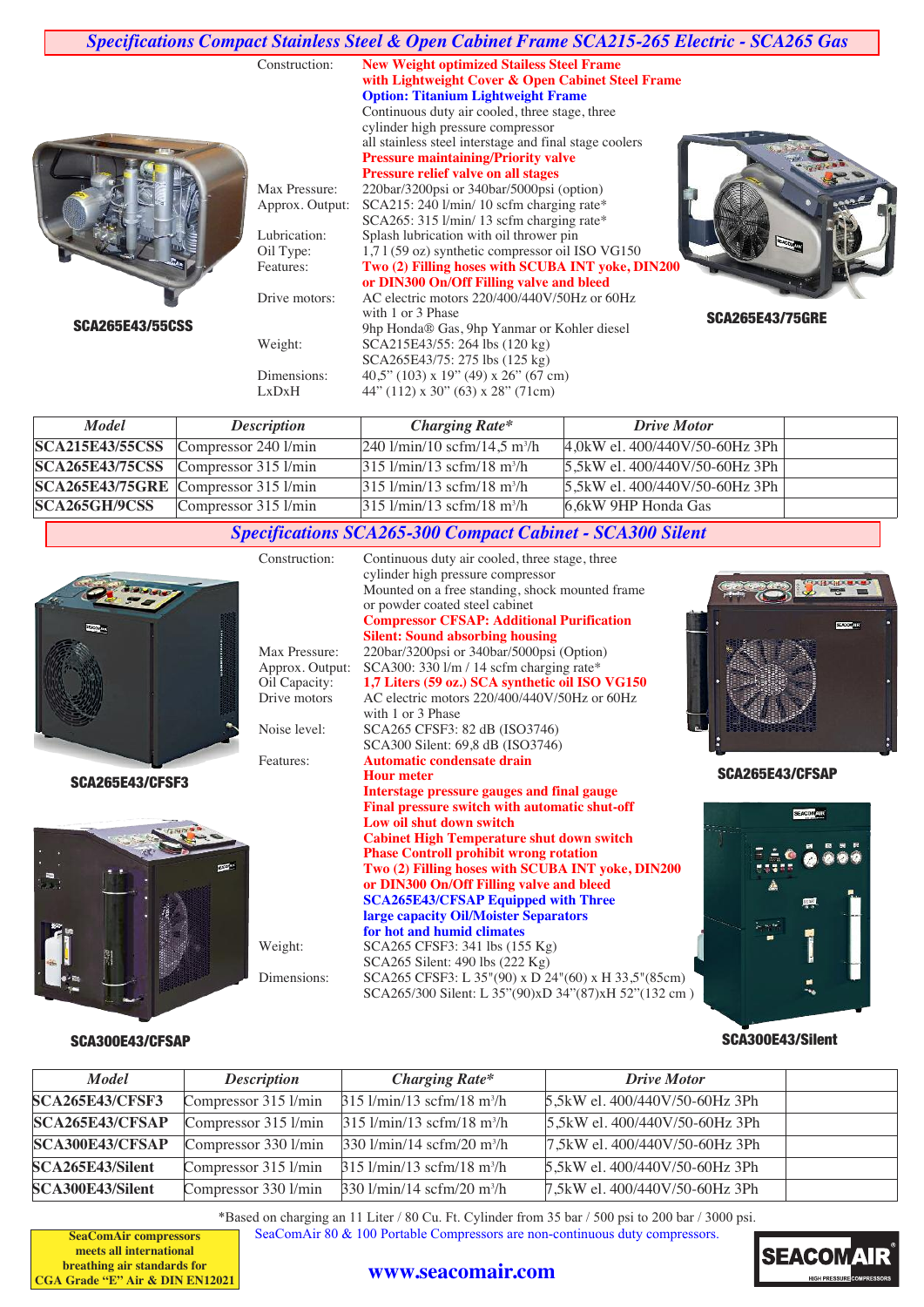

| Model                                        | <i>Description</i> | <b>Charging Rate*</b>                                                        | <b>Drive Motor</b>                      |  |
|----------------------------------------------|--------------------|------------------------------------------------------------------------------|-----------------------------------------|--|
| $SCA650E43/HDF-SL$ Compressor 650 $1/m$ in   |                    | $650$ l/min/27 scfm/39 m <sup>3</sup> /h                                     | $11 \text{kW}$ el. 400/440V/50-60Hz 3Ph |  |
| <b>SCA750E43/HDF-OP</b> Compressor 750 l/min |                    | $750 \frac{\text{l}}{\text{min}}$ /30,5 scfm/45 m <sup>3</sup> /h            | $15kW$ el. 400/440V/50-60Hz 3Ph         |  |
|                                              |                    | <b>SCA1400E43/OF-350</b> Compressor OP 1400 1/min 1400 1/min/49 scfm/84 m3/h | B7kW el. 400/440V/50-60Hz 3Ph           |  |

#### *Specifications Booster Piston Compressor Air & Nitrogen*

High Pressure Booster Compressor. **Free Air delivery up to 360 l/min @ 8 bar Inlet Pressure. Maximum Pressure up to 400 bar. Compatibel with Air and Nitrogen.** Construction: Continuous duty air cooled, two stage, two cylinder high pressure Booster Mounted on shock mounted frame, powder coated steel cabinet Inlet Pressure: 2-8 bar / 29-116 psi<br>Max Pressure: 400bar/5800psi Max Pressure: 400bar/5800psi<br>Oil Capacity: 1,7 Liters (59 oz Oil Capacity: 1,7 Liters (59 oz.)<br>Drive motors AC electric motor AC electric motors  $400/440V/50Hz$  or 60Hz, 3 Phase 81 dB Noise level: Features: Double Purification PED certified system with activated carbon and molecular sieve Automatic condensate drain system with collector, Hour meter Final pressure switch with gauge and automatic shut-off Final pressure safety relief valve

**SCA350E43/CFSAP2B** *Model Description Free Air Delivery Drive Motor* Low oil shut down switch, Cabinet High temperature shut down switch Interstage Pressure Gauges (3 pcs) Inlet Pressure Switch w/automatic restart, Phase Controller Weight: 163 kg (359 lbs)<br>Dimensions: L 108 (42") x D L  $108 (42")$  x D 72 (28") x H 91cm (36")

|  | <b>SCA350E43/CFSAP2B</b> Booster 360 l/min @ 8bar 360 l/min - 13 cfm - 21.6 m3/h 5.5kW el. 400/440V/50-60Hz 3Ph |  |
|--|-----------------------------------------------------------------------------------------------------------------|--|
|  |                                                                                                                 |  |

*Specifications Low Pressure 300 Nitrox Silent*

|  | Construction:<br>Capacity:<br>Drive motors:<br>Features:<br>Noise:<br>Weight:<br>Dimensions: | Rotary Screw Low Pressure Compressor<br>with Semi-Permeable Membrane<br>Mounted in plastic coated steel cabinet<br>Sound proofing system<br>LP Filtration for Membrane<br>Two Nitrox O2 Analyzers<br><b>Operates on CGA Grade D Air</b><br>Working Pressure: 6-10 bar/90-145 psi<br>1000 l/min / 35 cfm @ 10 bar<br>7.5 kW 230/400/440V/50 or 60Hz el. motor 3 phase<br><b>Final pressure gauge</b><br><b>Emergency shut-off</b><br><b>Automatic Condensate Drain</b><br><b>High Pressure Automatic Shut Off</b><br><b>Temperature Automatic Shut Off</b><br>71 dB (ISO3746)<br>660 lbs (300 Kg)<br>L 59" (150) x D 30" (76) x H 48" (122 cm) | 和田県 |
|--|----------------------------------------------------------------------------------------------|-----------------------------------------------------------------------------------------------------------------------------------------------------------------------------------------------------------------------------------------------------------------------------------------------------------------------------------------------------------------------------------------------------------------------------------------------------------------------------------------------------------------------------------------------------------------------------------------------------------------------------------------------|-----|
|--|----------------------------------------------------------------------------------------------|-----------------------------------------------------------------------------------------------------------------------------------------------------------------------------------------------------------------------------------------------------------------------------------------------------------------------------------------------------------------------------------------------------------------------------------------------------------------------------------------------------------------------------------------------------------------------------------------------------------------------------------------------|-----|

| Model                | Description                   | Capacity $@10$ bar**           | Drive Motor                    |  |  |
|----------------------|-------------------------------|--------------------------------|--------------------------------|--|--|
| <b>SCA300E43/EAN</b> | Low Pressure Nitrox Generator | $1000$ $1/\text{min}$ - 35 cfm | 7,5kW 230/400/440V/50-60Hz 3Ph |  |  |
|                      |                               |                                |                                |  |  |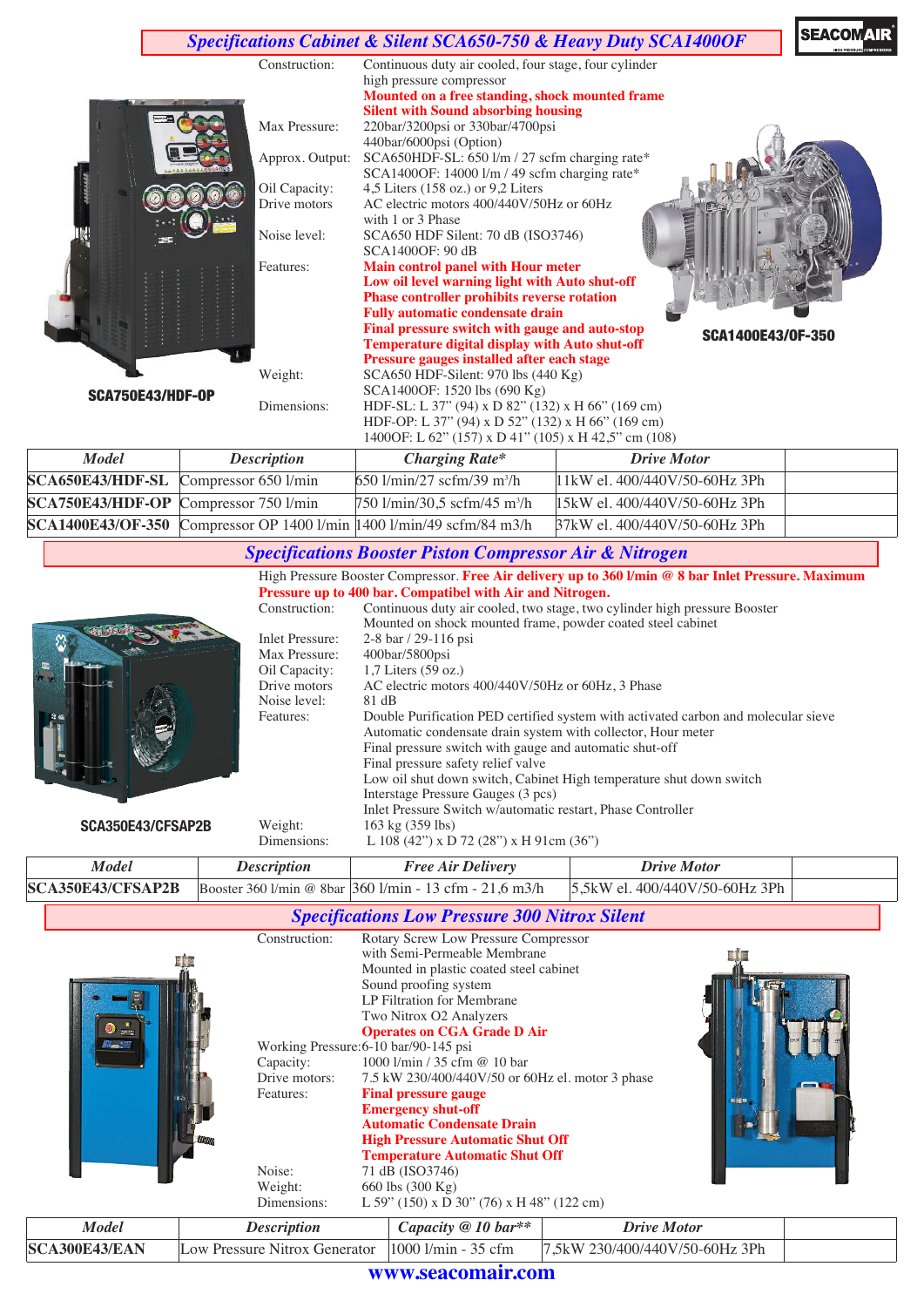|                  |                                                                                                                               |                   | <b>Specifications Natural Gas SCA150-400-1000-2000 CNG Compessors</b>                                                                                                                                                                                                                                                                                                                                                                                                                                                                                                                                                                                                                                                                                                                                                                                                                                                                                                                                                                                                                                                                                                                          |                              |                          |
|------------------|-------------------------------------------------------------------------------------------------------------------------------|-------------------|------------------------------------------------------------------------------------------------------------------------------------------------------------------------------------------------------------------------------------------------------------------------------------------------------------------------------------------------------------------------------------------------------------------------------------------------------------------------------------------------------------------------------------------------------------------------------------------------------------------------------------------------------------------------------------------------------------------------------------------------------------------------------------------------------------------------------------------------------------------------------------------------------------------------------------------------------------------------------------------------------------------------------------------------------------------------------------------------------------------------------------------------------------------------------------------------|------------------------------|--------------------------|
| SCA150E43/CNG-SL | Construction:<br>Max Pressure:<br>Approx. Output:<br>Oil Capacity:<br>Drive motors:<br>Noise level:<br>Weight:<br>Dimensions: | <b>Hour meter</b> | <b>CNG Compressed Natural Gas Compressors</b><br>Continuous duty air cooled, three and four stage,<br>three and four cylinder high pressure compressor<br>Mounted in plastic coated steel cabinet, Sound proofing system<br><b>Meets all international Natural Gas standards ATEX 94/9/EC</b><br>PED 97/23/EC, Machine 98/37/EC<br>220bar/3200psi or 300bar/4350psi<br>SCA150 CNG: 200 1/min / 7 cfm<br>SCA400 CNG: 400 1/min / 14 cfm<br>SCA1000 CNG: 1000 1/min / 36 cfm<br>SCA2000 CNG: 2000 1/min / 74 cfm<br>1,7 Liters (59 oz.) 4,5 Liters (158 oz.) 9,5 Liters<br>220/400/440V/50Hz or 60Hz,1 or 3 Phase<br><b>SCA150 CNG: 70 dB</b><br><b>SCA400 CNG: 70 dB</b><br>SCA1000-2000 CNG: 90 dB<br>Features 150-400: Remote MECP Electric Control Panel<br><b>Emergency OFF switch</b><br><b>Rotation control warning light</b><br><b>Final recharge pressure gauge</b><br><b>Filling hose with CNG filling nozzel</b><br>SCA150 CNG: 396 lbs (180 Kg)<br>SCA400 CNG: 925 lbs (420 Kg)<br>SCA2000 CNG: 1540 lbs (700 Kg)<br>SCA150 CNG: L 27,5" (70) x D 26" (67) x H 41" (105 cm)<br>SCA400 CNG: 32" (82) x 52" (133) x 70" (179 cm)<br>SCA2000 CNG: 62" (159) x 40,5" (103) x 44" (111cm) | 683                          | 無<br>SCA400E43/CNG-SL    |
|                  |                                                                                                                               |                   |                                                                                                                                                                                                                                                                                                                                                                                                                                                                                                                                                                                                                                                                                                                                                                                                                                                                                                                                                                                                                                                                                                                                                                                                |                              | <b>SCA2000E43/0F-CNG</b> |
| <b>Model</b>     | <b>Description</b>                                                                                                            |                   | Free Air Delivery F.A.D.                                                                                                                                                                                                                                                                                                                                                                                                                                                                                                                                                                                                                                                                                                                                                                                                                                                                                                                                                                                                                                                                                                                                                                       | <b>Drive Motor</b>           |                          |
| SCA150E43/CNG-SL |                                                                                                                               |                   | CNG Natural Gas Comp. 200bar 200 1/min/7 cfm/12 m <sup>3</sup> /h                                                                                                                                                                                                                                                                                                                                                                                                                                                                                                                                                                                                                                                                                                                                                                                                                                                                                                                                                                                                                                                                                                                              | 4kW el. 400/440V/50-60Hz 3Ph |                          |
| SCA400E43/CNG-SL |                                                                                                                               |                   | CNG Natural Gas Comp. 200bar 400 l/min/14 cfm/24 m <sup>3</sup> /h                                                                                                                                                                                                                                                                                                                                                                                                                                                                                                                                                                                                                                                                                                                                                                                                                                                                                                                                                                                                                                                                                                                             | 9kW el. 400/440V/50-60Hz 3Ph |                          |
|                  |                                                                                                                               |                   | $SCA1000E43/OF-CNG$ CNG Natural Gas Comp. 300bar 1000 1/min/36 cfm/62 m <sup>3</sup> /h                                                                                                                                                                                                                                                                                                                                                                                                                                                                                                                                                                                                                                                                                                                                                                                                                                                                                                                                                                                                                                                                                                        | 30kW el. 400/440V/50Hz 3Ph   |                          |

|       |                                                      | SCA2000E43/OF-CNG CNG Natural Gas Comp. 300bar 2000 1/min/74 cfm/125 m <sup>3</sup> /h                                                                                                                                                                                                                                                                                                                                                                                                                                                                                                                                                                                                                                                                                                                                                 | 36W el. 400/440V/50Hz 3Ph      |  |
|-------|------------------------------------------------------|----------------------------------------------------------------------------------------------------------------------------------------------------------------------------------------------------------------------------------------------------------------------------------------------------------------------------------------------------------------------------------------------------------------------------------------------------------------------------------------------------------------------------------------------------------------------------------------------------------------------------------------------------------------------------------------------------------------------------------------------------------------------------------------------------------------------------------------|--------------------------------|--|
|       |                                                      | <b>Specifications Containment Fill Station</b><br>CFS-2M Two Position high pressure Containment Fill Station<br>• Accommodate 2 SCBA or SCUBA Cylinders up to 12 Liter / 88 Cu. Ft.<br>• Fills two SCBA or SCUBA cylinders at a time<br>• Working Pressure up to 450 bar/6500 psi<br>• Dual fill pressure with High Pressure Regulator (option)<br>• Flow Restrictors thrue needle valve to optimize air flow for accurate filling<br>• One Inlet Pressure Gauge to Monitor Inlet Pressure<br>• Two (2) Panel Valves to Control Fill Process<br>• Two (2) Fill Pressure Gauges to Monitor Fill Process<br>• Two (2) Fill Hoses with Bleed Valve and Fill Adapter<br>• One connection with Valve for Cascade system<br>• Safety Control Lock Door System manually<br>• Certified by a Licensed Engineering Testing Facility TUV Germany |                                |  |
|       | <b>CFS-2MFD</b><br>$\bullet$ Weight 350 Kg (770 lbs) | • Dimensions L 30"(78) x D 21"(53) x H 59"(150 cm)                                                                                                                                                                                                                                                                                                                                                                                                                                                                                                                                                                                                                                                                                                                                                                                     | <b>CFS-2MSD</b>                |  |
| Model | <b>Description</b>                                   | <i>System</i>                                                                                                                                                                                                                                                                                                                                                                                                                                                                                                                                                                                                                                                                                                                                                                                                                          | <b>Outlets &amp; Inlets</b>    |  |
|       | <b>CFS-2MFD</b> Fill Station 2 Position Fall Door    | 2 x SCBA or SCUBA cylinders                                                                                                                                                                                                                                                                                                                                                                                                                                                                                                                                                                                                                                                                                                                                                                                                            | 1 Inlet & 2 Filling Connection |  |

| <b>CFS-2MSD</b> Fill Station 2 Position Sliding Door $2 \times SCBA$ or SCUBA cylinders  1 Inlet & 2 Filling Connection |  |
|-------------------------------------------------------------------------------------------------------------------------|--|
|                                                                                                                         |  |

# *Specifications Pneumatic Gas Booster Compressors System*

- <sup>=</sup> Double-Acting Gas Booster for compression of Industrial Gases
- Heavy Duty Stainless Steel Frame according Safety Regulations



- 
- <sup>=</sup> Inlet Safety Valve 10 bar / 145 psi
- <sup>=</sup> Outlet Safety Valve 300 bar / 4350 psi
- Station with protective plate for maximum security
- System relief with Absorber
	- <sup>=</sup> Inlets with back pressure/non-return valves
	- <sup>=</sup> Available for Output Pressure 400, 500, 600, 700bar/10150psi

| Model            | <i>Description</i>                                    | System Ration | Outlets & Inlets                 |  |
|------------------|-------------------------------------------------------|---------------|----------------------------------|--|
| <b>GBS32/SSF</b> | <b>Booster Compressor Stainless Steel Frame 11:32</b> |               | 1 Inlet $& 1$ Filling Connection |  |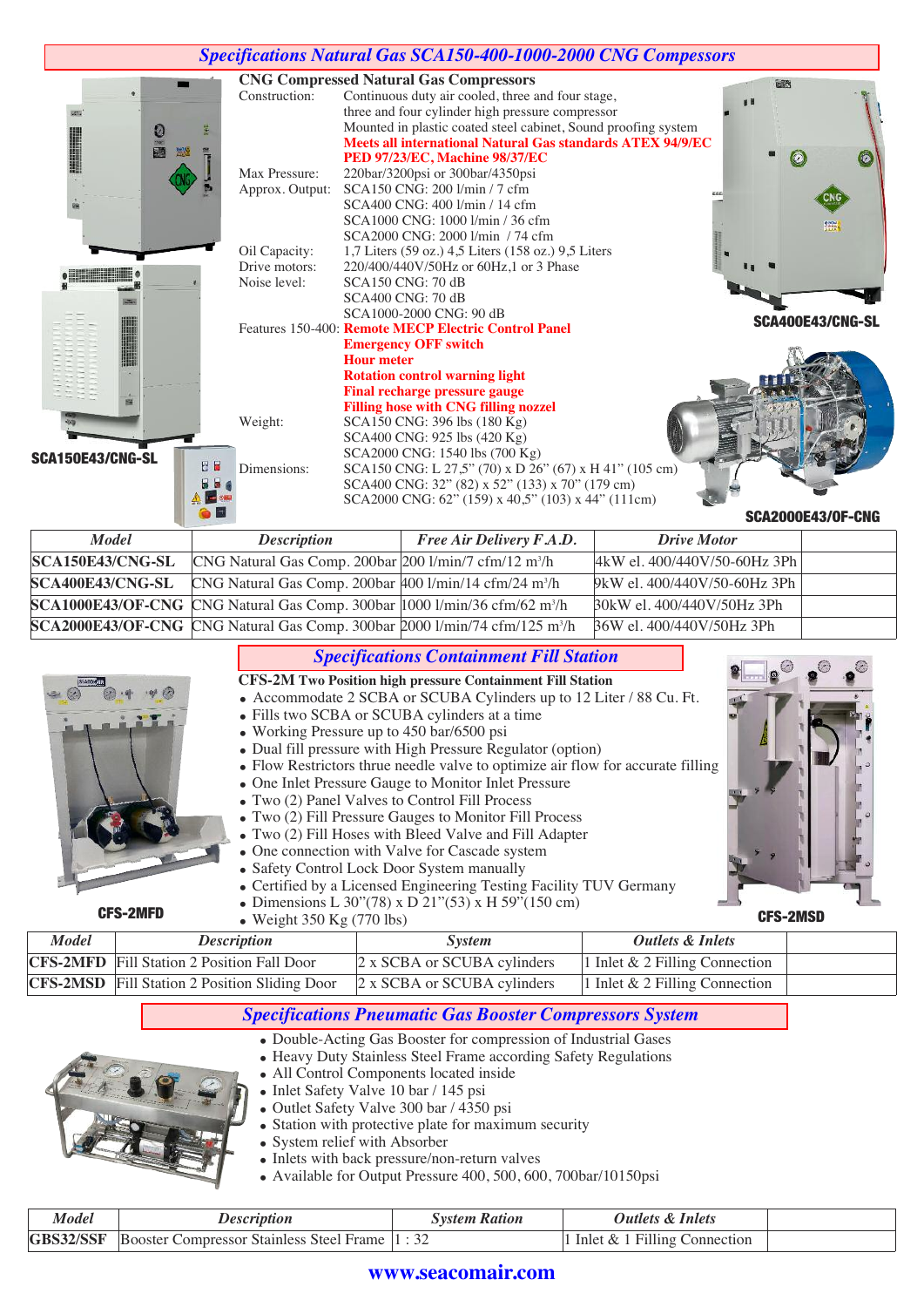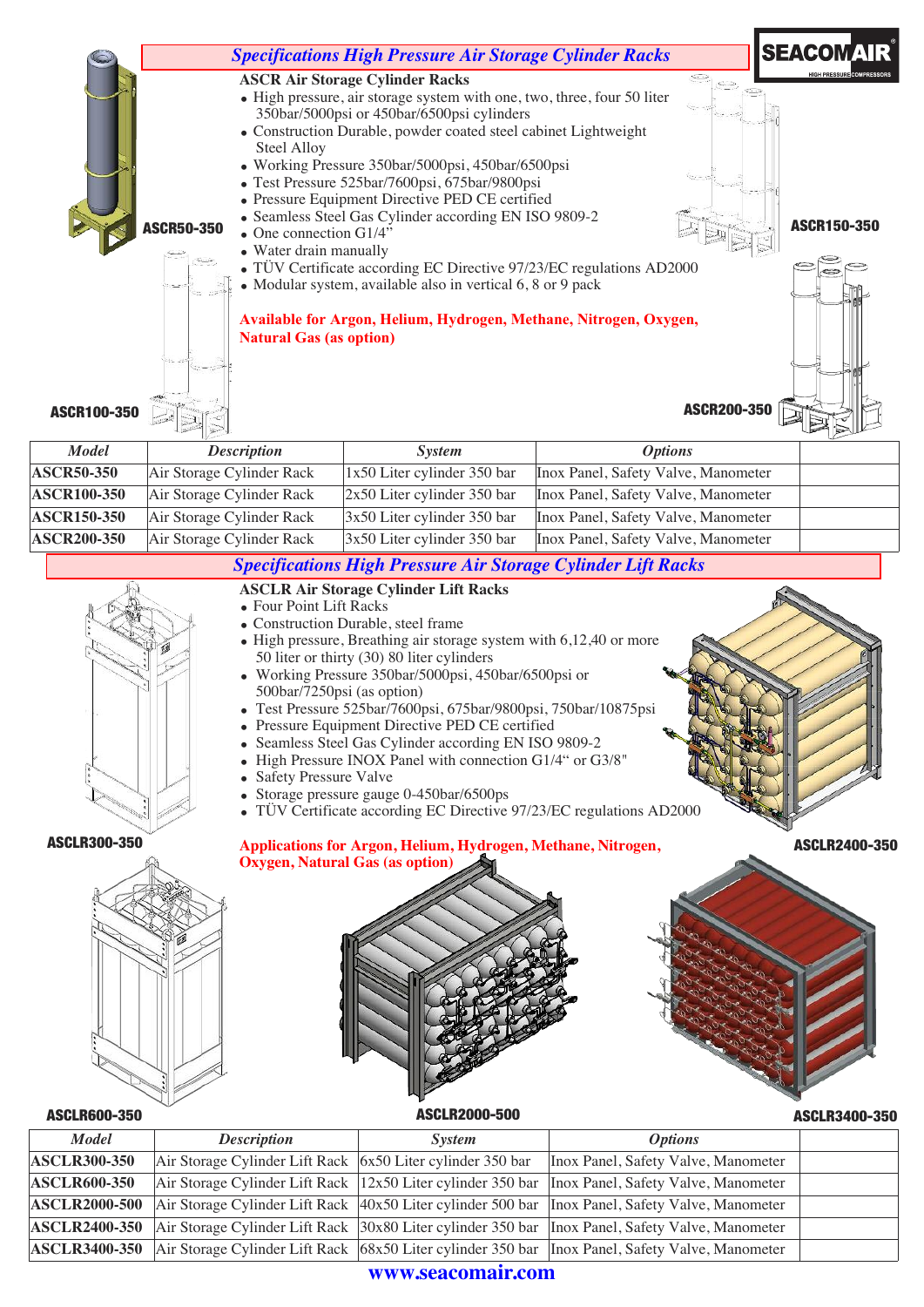# *Specifications High Pressure Filling Panels*

#### **FP3/2SL filling panel**



FP3/2SL

- <sup>=</sup> 2x300bar/4400psi and 2x220bar/3200psi • Inlet fitting 300bar for high pressure compressor
- <sup>=</sup> Two (2) 400bar/5800psi pressure gauges
- <sup>=</sup> Two 300bar/4400psi filling fittings with On/Off filling valves
	- <sup>=</sup> Two 220bar/3200psi filling fittings with On/Off filling valves
- Pressure reducer for simultaneous filling
- $\bullet$  Weight: 20 kg (44 lbs)
- Dimensions: L 75 (29.5") x D 35 (14") x H 37 cm (14.5")

#### **FP3/2SSC filling panel**

- <sup>=</sup> 2x300bar/4400psi and 2x220bar/3200psi
- Inlet fitting 300bar for high pressure compressor
- <sup>=</sup> 300bar/4400psi pressure gauge
- 220bar/3200ps pressure gauge
- <sup>=</sup> Two 300bar/4400psi filling fittings with On/Off filling valves
- <sup>=</sup> Two 220bar/3200psi filling fittings with On/Off filling valves
- Pressure reducer for simultaneous filling
- $\bullet$  Weight: 8 kg (17.5 lbs)
- Dimensions: L 63 (25") x D 16 (6.5") x H 20 cm (8")



FP3/2SSC

| <b>Model</b>   | <b>Description</b>          | Svstem            | <i><b>Options</b></i>                                   |  |
|----------------|-----------------------------|-------------------|---------------------------------------------------------|--|
| FP3/2SSC       | Filling Panel 300bar/200bar | Panel-System INOX | $ 2x300\text{bar}/2x200\text{bar}$ , Level Valves, Hose |  |
| <b>FP3/2SL</b> | Filling Panel 300bar/200bar | Panel-System      | $ 2x300\text{bar}/2x200\text{bar}$ . Level Valves, Hose |  |

# *Specifications Low Pressure Screw Compressors*

- <sup>=</sup> **SCA-BKSR Compressor with Air Dryer**
- <sup>=</sup> **SCA-BKDSR Compressor with Air Dryer, Air Receiver 250 Liter**
- <sup>=</sup> **SCA-FSR Compressor Capacity 8000 l/min @ 15 bar**
- <sup>=</sup> **SCA-ORPKSR Compressor with Air Dryer, Capacity from 1900 up to 5000 l/min @ 15 bar**
- Max. Pressure from 8 up to 15 bar / 116-218 psi
- Screw technology has longer service life
- Lower maintenance costs
- Effective oil-air cooler guarantees operational safety and excellent air quality
- Duty cycle are extremely higher then piston compressors
- Heavy Duty Steel Frame according Safety Regulations
- Lower noise level
- Intensive cooling combined with an effective aftercooler
- <sup>=</sup> Pulsation-free compressed air
- <sup>=</sup> Compressor stage cooling by oil injection
- Phase rotation controll as option
- Integrated oil control valve
- <sup>=</sup> **Available with refrigeration Air Dryer as option**
- Available also with variable speed control as option
- Electronic Controll System with LCD Display as option
- SCA-BKSR1000-10 Dimensions L 103 x D 57 x H 72 cm
- Weight  $225$  Kg (495 lbs)
- <sup>=</sup> SCA-FSR8000-15 Dimensions L 175 x D 110 x H 170 cm Weight 1440 Kg (3225 lbs)



SCA-FSR8000-15



SCA-ORPKSR5000-15 SCA-BKDSR1000-10-250

SCA-BKSR1000-10

| <b>Model</b>             | <b>Description Compressor</b>                                    | Free Air Delivery F.A.D.                        | <b>Drive Motor</b>            |  |
|--------------------------|------------------------------------------------------------------|-------------------------------------------------|-------------------------------|--|
| <b>SCA-BKSR1000-10</b>   | <b>Screw Low Pressure</b>                                        | $ 270-1000 \text{ l/min} - 9,5-35 \text{ cfm} $ | $ 2,2-7,5kW$ 400V/50-60Hz 3Ph |  |
|                          | SCA-BKDSR1000-10-90 Screw with Air Receiver 90-250 L             | $ 270-1000 \text{ l/min} - 9,5-35 \text{ cfm} $ | $ 2,2-7,5kW$ 400V/50-60Hz 3Ph |  |
| <b>SCA-FSR8000-15</b>    | Screw Continues Duty Low Pressure   1000-8000 1/min - 35-282 cfm |                                                 | $11-75kW$ 400V/50-60Hz 3Ph    |  |
| <b>SCA-ORPKSR5000-15</b> | Screw Continues Duty Low Pressure 1900-5000 1/min - 67-176 cfm   |                                                 | $18,5-45kW$ 400V/50-60Hz 3Ph  |  |